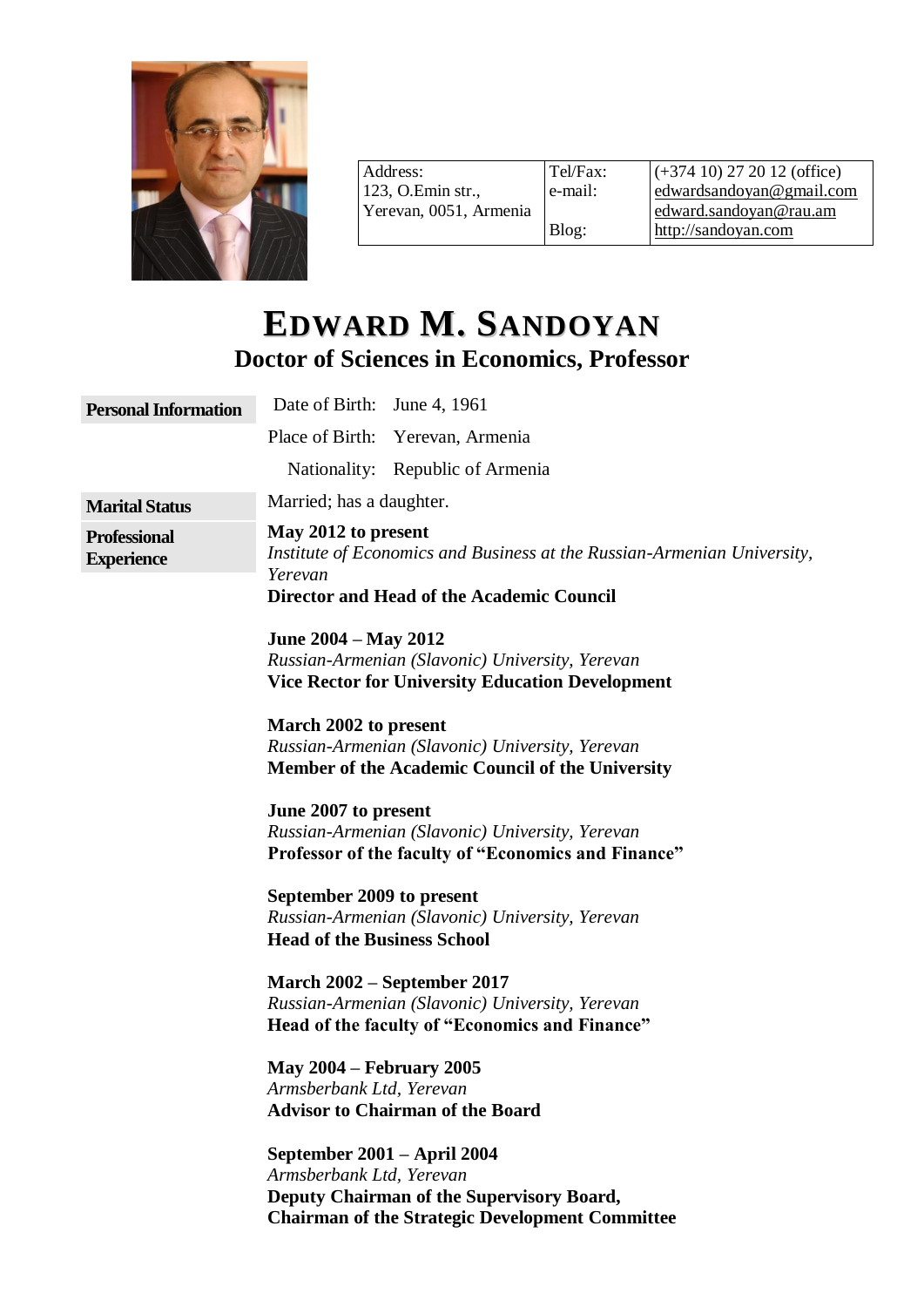#### **June 2003 – May 2004**

*Pricewaterhouse Coopers (IBM Business Consulting Services – USAID) Capital Markets Development Project in Armenia* **Advisor**

### **February 2001 – April 2003**

*Armenian Stock Exchange SRO "Armex" (NASDAQ OMX Armenia), Yerevan* **Chairman of the Supervisory Board**

#### **January 2000 – May 2004**

*Armenian State University of Economics, Yerevan*  **Associate Professor (docent), Faculty of Labour Economics** 

**December 2000 - November 2002** *Union of Banks of Armenia, Yerevan* **Deputy Chairman** 

**1999 - 2000** "*Armagrobank"OJSC, Yerevan* **CEO & Chairman of the Board**

**1998 – 1999**  *Government of the Republic of Armenia* **Minister of Finance and Economy of the Republic of Armenia**

**1994-1998**  *Central Bank of Armenia* **Head of the Main Department of Supervision, Regulation and Licensing**

**1993-1994**  *Armaudit Service CJSC, Yerevan* **President** 

*Albank Commercial Bank, Moscow* **Deputy Chairman**

**1991-1993**  *Tax Inspectorate of the Republic of Armenia* **Deputy Chief of the Inspectorate - Deputy Minister** 

#### **1988-1991**

*Yerevan Polytechnic Institute (now National Polytechnic University of Armenia), Yerevan* **Associate Professor (docent), Faculty of Economics and Management of Machine-Building Industry**

*Menua Insurance CompanyOJSC, Yerevan*  **President**

*Massis Commercial Bank, Yerevan* **Deputy Chairman**

**1988-1989**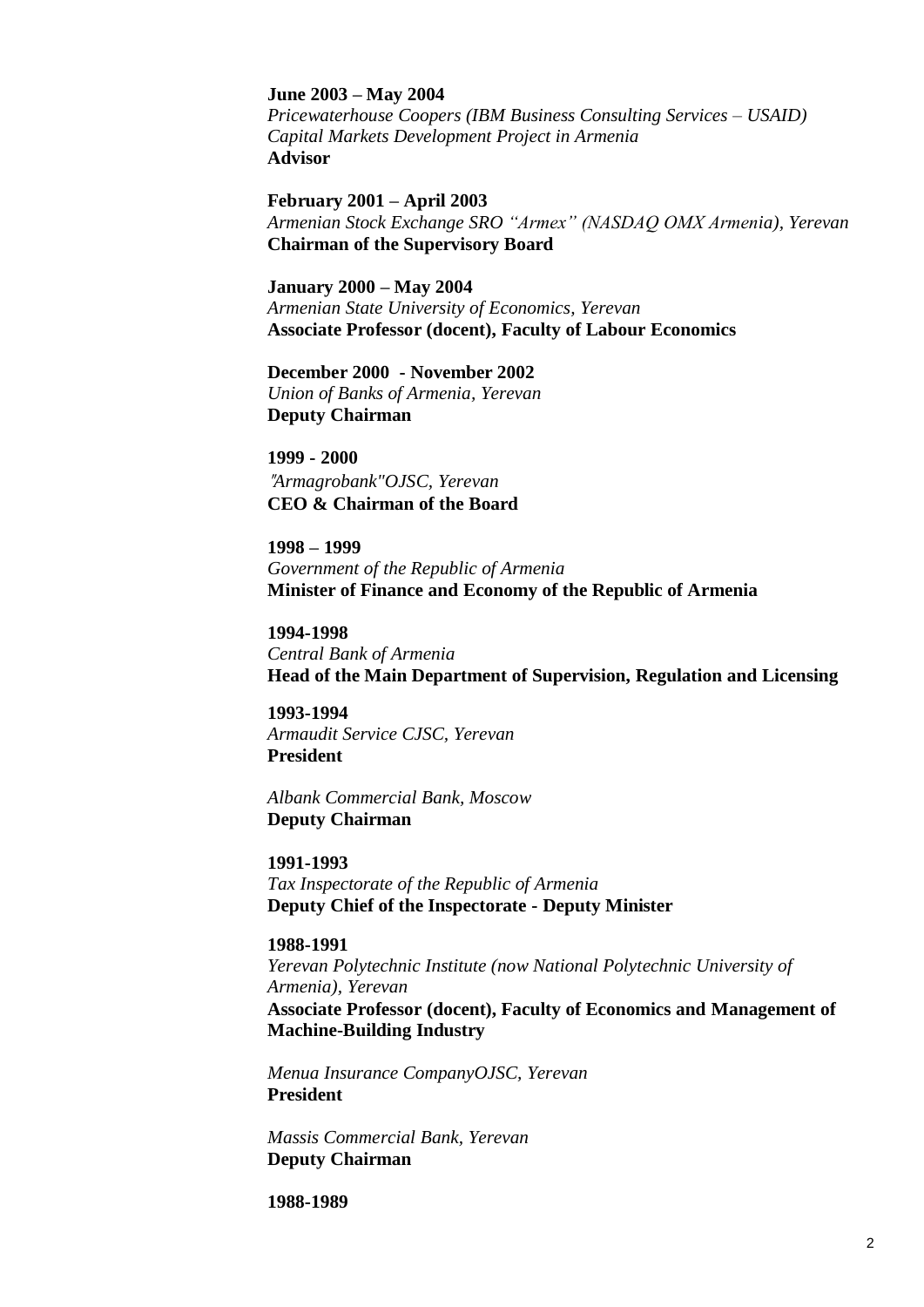|                                            | Standing Committee on the development of the strategy for economic reform<br>in the socio-economic department of the Central Committee of the Communist<br>Party of Armenia<br><b>Committee Member</b><br>1986-1988<br>Scientific Laboratory at the Ministry of Electro-Technical Industry of the<br>USSR, Yerevan<br><b>Senior Researcher</b> |
|--------------------------------------------|------------------------------------------------------------------------------------------------------------------------------------------------------------------------------------------------------------------------------------------------------------------------------------------------------------------------------------------------|
|                                            | Yerevan Institute of National Economy (now Armenian State University of<br>Economics), Yerevan<br>Lecturer, then Associate Professor (docent), Faculty of Labour Economics<br>and Management                                                                                                                                                   |
|                                            | 1983-1986<br>Yerevan State Polytechnic Institute, Yerevan<br><b>Researcher, Faculty of Economics and Management in Machine-Building</b><br>Industry.                                                                                                                                                                                           |
| <b>Summary of</b><br><b>Qualifications</b> | 1983<br><b>Yerevan State Polytechnic Institute</b><br><b>Engineer-Economist, Major in Economics and Management in Machine-</b><br><b>Building Industry</b>                                                                                                                                                                                     |
|                                            | 1987<br><b>Higher Attestation Commission of the USSR</b><br><b>Degree of Candidate of Economic Sciences (PhD)</b>                                                                                                                                                                                                                              |
|                                            | 1991<br>State Committee for Public Education of the USSR<br><b>Associate Professor (docent) of the Faculty of Economics and</b><br><b>Management in Machine-Building Industry</b><br>21 <sup>st</sup> February, 2001                                                                                                                           |
|                                            | Securities Commission of the Republic of Armenia, Yerevan                                                                                                                                                                                                                                                                                      |
|                                            | <b>Certificate No 0003 of Professional Qualification</b>                                                                                                                                                                                                                                                                                       |
|                                            | (qualification for professional activity in the securities market)<br>$1st$ June, 2007                                                                                                                                                                                                                                                         |
|                                            | Russian-Armenian (Slavonic) University<br>Professor of Russian-Armenian (Slavonic) University                                                                                                                                                                                                                                                  |
|                                            |                                                                                                                                                                                                                                                                                                                                                |
|                                            | $26th$ March 2008<br>Higher Attestation Commission of the Republic of Armenia<br><b>Doctor of Economic Sciences</b>                                                                                                                                                                                                                            |
|                                            | $2nd$ July 2008<br>Higher Attestation Commission of the Republic of Armenia<br><b>Professor of Economics</b>                                                                                                                                                                                                                                   |
|                                            | 29 <sup>th</sup> May2009                                                                                                                                                                                                                                                                                                                       |
|                                            | Federal Service for Supervision in Education and Science, Russian Federation,<br><b>Moscow</b>                                                                                                                                                                                                                                                 |
|                                            | <b>Doctor of Economic Sciences</b>                                                                                                                                                                                                                                                                                                             |
|                                            |                                                                                                                                                                                                                                                                                                                                                |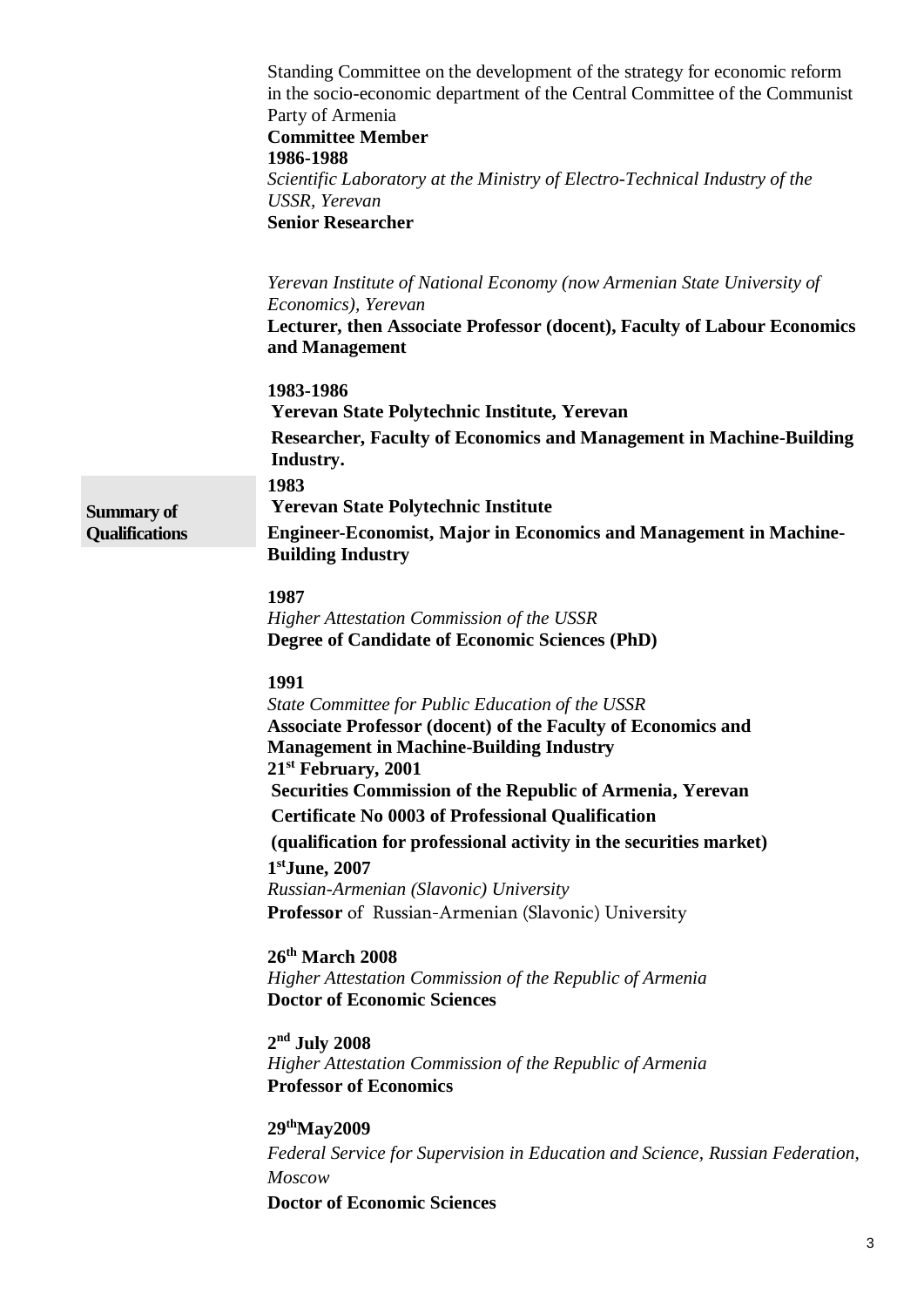#### **Additional Titles and Awards**

**1 th March 2003** *State Engineering University of Armenia, Yerevan* **Golden medal**

#### **27th November 2008**

*"Eurasian Economic Club of Scientists" Association, Astana, Kazakhstan* **The academic title "Honorary Professor" of the "Eurasian Economic Club of Scientists" Association**

#### **10th March 2009**

*"Eurasian Economic Club of Scientists" Association, Astana, Kazakhstan* **The winner of the competition of Eurasian Economic Club of Scientists for the best research in Internet Forum on the following topic: "Economic Security of Eurasia in the System of Global Risks" nominated in category "World Financial Crisis: Causes and Ways of Minimisation its Consequences"**

### **12th August 2010**

*Ministry of Education and Science of the Republic of Armenia, Yerevan* **Golden Medal for Academic and Scientific Achievements**

**4 th June 2011** *Russian-Armenian (Slavonic) University, Yerevan* **Golden medal**

**28th October 2011** *Ural State University of Economics , Yekaterinburg, Russian Federation* **The academic title "Honorary Professor of the USUE"**

#### **29th March 2013**

*Russian-Armenian (Slavonic) University, Yerevan* **The Award of the Academician S.A. Sitaryan** 

#### **22th May 2013**

*Corporate Foundation "Astana Club of Nobel Laureates", Astana, Kazakhstan -Yekaterinburg, Russian Federation* 

**A team of young scientists under the supervision of E.M. Sandoyan was selected as the laureate of the Youth Grant of Astana Club of the Nobel Prize Laureates** 

#### **26th June 2013**

*State Committee of Science at the Ministry of Education and Science of the Republic of Armenia, Yerevan*

**Winner of the "Best Scientist in Social Sciences - 2013" Contest (Top 100)**

#### **13th August 2013**

*The Ministry of Defence of the Republic of Armenia* **Medal of "Drastamat Kanayan"**

#### **15 th November 2013**

*Office for the Coordination of the Fight Against Organized Crime and Other Dangerous Types of Crime on the Territory of CIS Participant-States, Russian*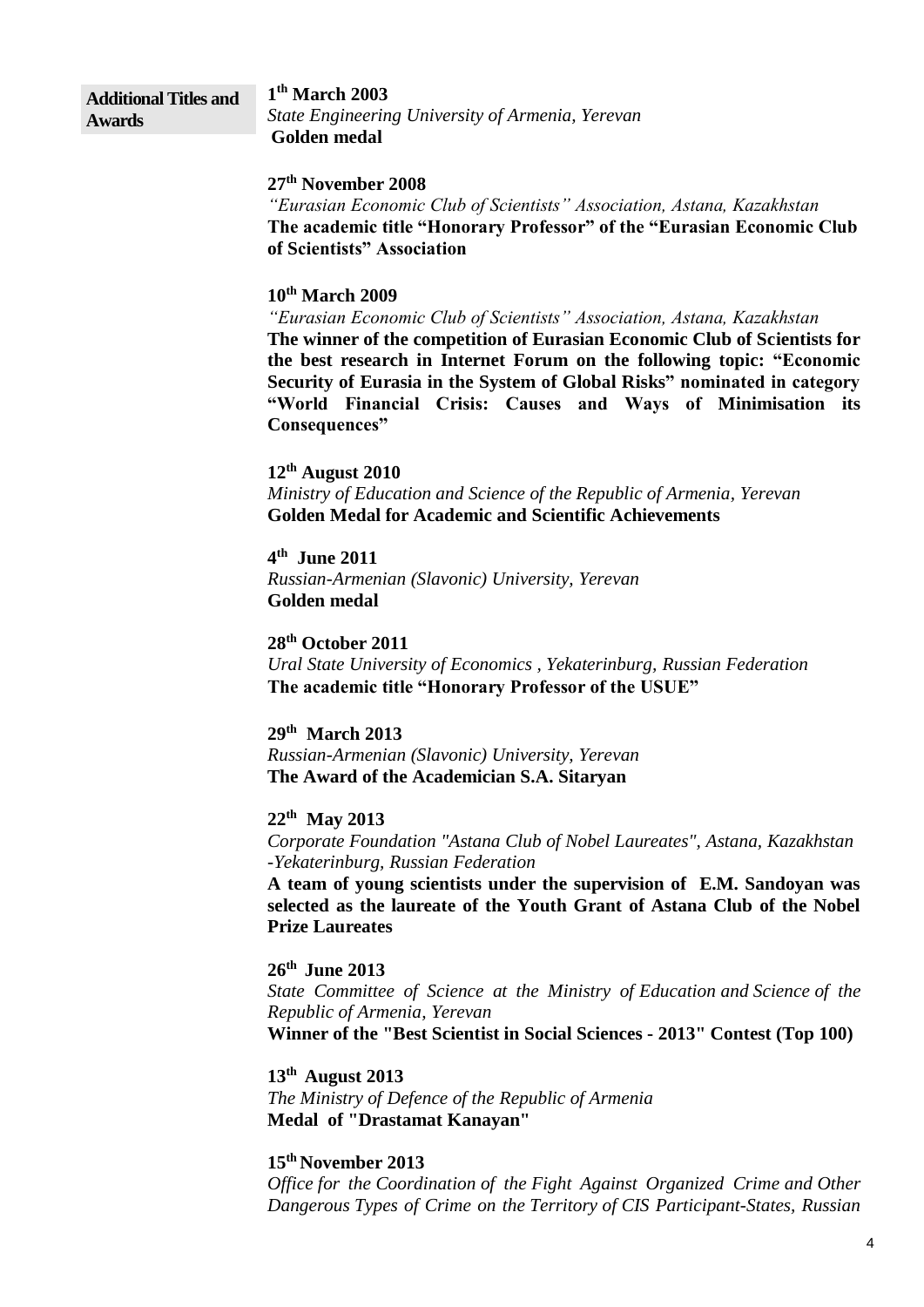#### *Federation* **Jubilee Medal**

#### **1 st December 2014**

*Decree of the President of the Republic of Armenia(N ՆՀ – 601 – Ա)* **Medal of "Movses Khorenatsi"**

#### **12th February 2015**

*State Committee of Science at the Ministry of Education and Science of the Republic of Armenia, Yerevan* **Winner of "The Best Scientist in Social Sciences - 2014" Contest (Top 100)**

#### **24th September 2016**

*State Committee of Science at the Ministry of Education and Science of the Republic of Armenia, Yerevan* **Winner of "The Best Scientist in Social Sciences - 2016" Contest (Top 100)**

**2**0 **th October 2017** *Mesrop Mashtots University, Stepanakert*  **The academic title "Honorary Professor of the Mesrop Mashtots University"**

**07th June 2018** *State Committee of Science at the Ministry of Education and Science of the Republic of Armenia, Yerevan*

**Winner of "The Best Scientist in Social Sciences - 2018" Contest (Top 100)**

**06th March 2020**

*Committee of Science at the Ministry of Education, Science, Culture and Sport of the Republic of Armenia, Yerevan* **Winner of "The Best Scientist in Social Sciences - 2019" Contest (Top 100)**

**Education 1993-1994**

**Academy of National Economy under the Government of the Russian Federation, Moscow Doctoral Programme in Economics 1983-1987 Yerevan State Polytechnic Institute, Yerevan PhD programme, Department of Economics, Organisation and Management of National Economy and its Branches 1981-1983**

**Yerevan State Polytechnic Institute, Yerevan Department of Economics and Management in Machine-Building Industry.** Diploma with Honors

**1978-1981** *Moscow Management Institute (now State University of Management), Moscow*  **Department of Management in Machine-Building Industry**

**1968-1978**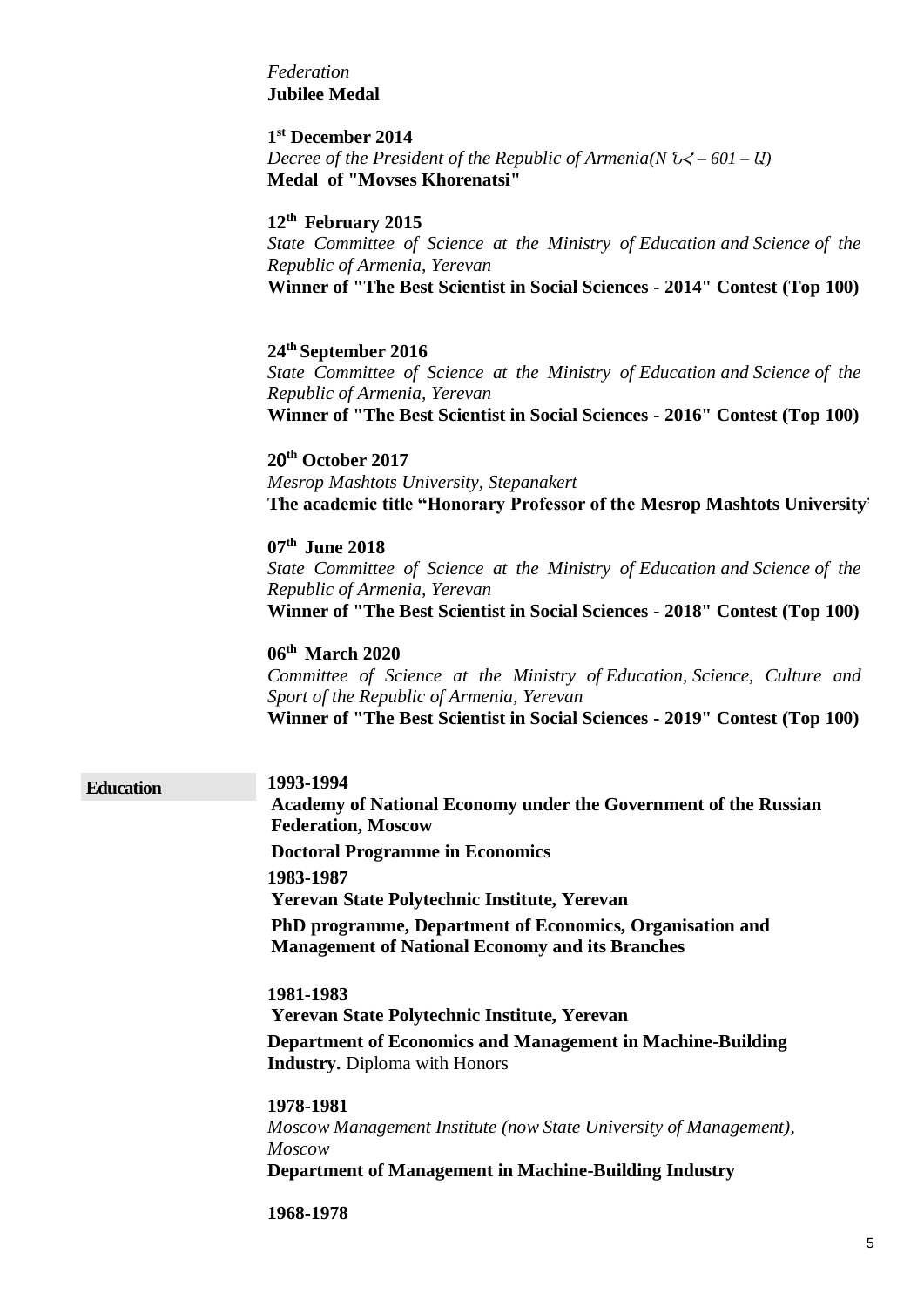#### *Secondary School N 71 after Nelson Stepanyan, Yerevan* **Certificate of Excellence and Gold Medal**

## **Trainings 27th June, 2016** Certificate of Completion Advanced training in "Transformation of Euro Management" **Lecturer: Dean of the Graduate School of Corporate Management at the Russian Presidential Academy of National Economy and Public Administration (RANEPA), Doctor of Economics, Professor Sergey Kalenjyan** *Awarding Body and Organiser: Institute of Economics and Business at the Russian-Armenian University* **9 May - 11 May, 2016** Certificate of Completion of the Seminar Series in Innovative Growth, Environment, Human Capital, International Policies and Governance․ **Lecturer: President of the Transition Studies Research Network, Member of the Silk Road Think Tank Association, Professor Giorgio Dominese** *Awarding Body and Organiser: Institute of Economics and Business at the Russian-Armenian University The seminars were on the following topics: 1) New Theories of Growth, Human Capital, Technology and Policy Choices under the Global Governance conditionality; 2) Environment and Climate factors introduced with COP 21 Paris 2016 final agreements and their impact on reshaping World Economy, Development and International Relations by 2040; 3) Law and Economics as converging disciplines into hybrid curricula for the future researchers and professionals; 4) Reshaping International Relations and the notion of national sovereignty to push ahead the transcontinental and regional economic, financial, logistic and growth targets*

#### **2 May - 6 May, 2016**

Certificate of Completion

Advanced training in "Economic Theory, Economic Reality, and Economic Policy"

*of the individual countries without losing their identities.*

**Lecturer: Corresponding member of the Russian Academy of Sciences, Scientific adviser at the Financial University Under the Government of the Russian Federation, Doctor of Economics, Professor Dmitry Sorokin**

*Awarding Body and Organiser: Institute of Economics and Business at the Russian-Armenian University*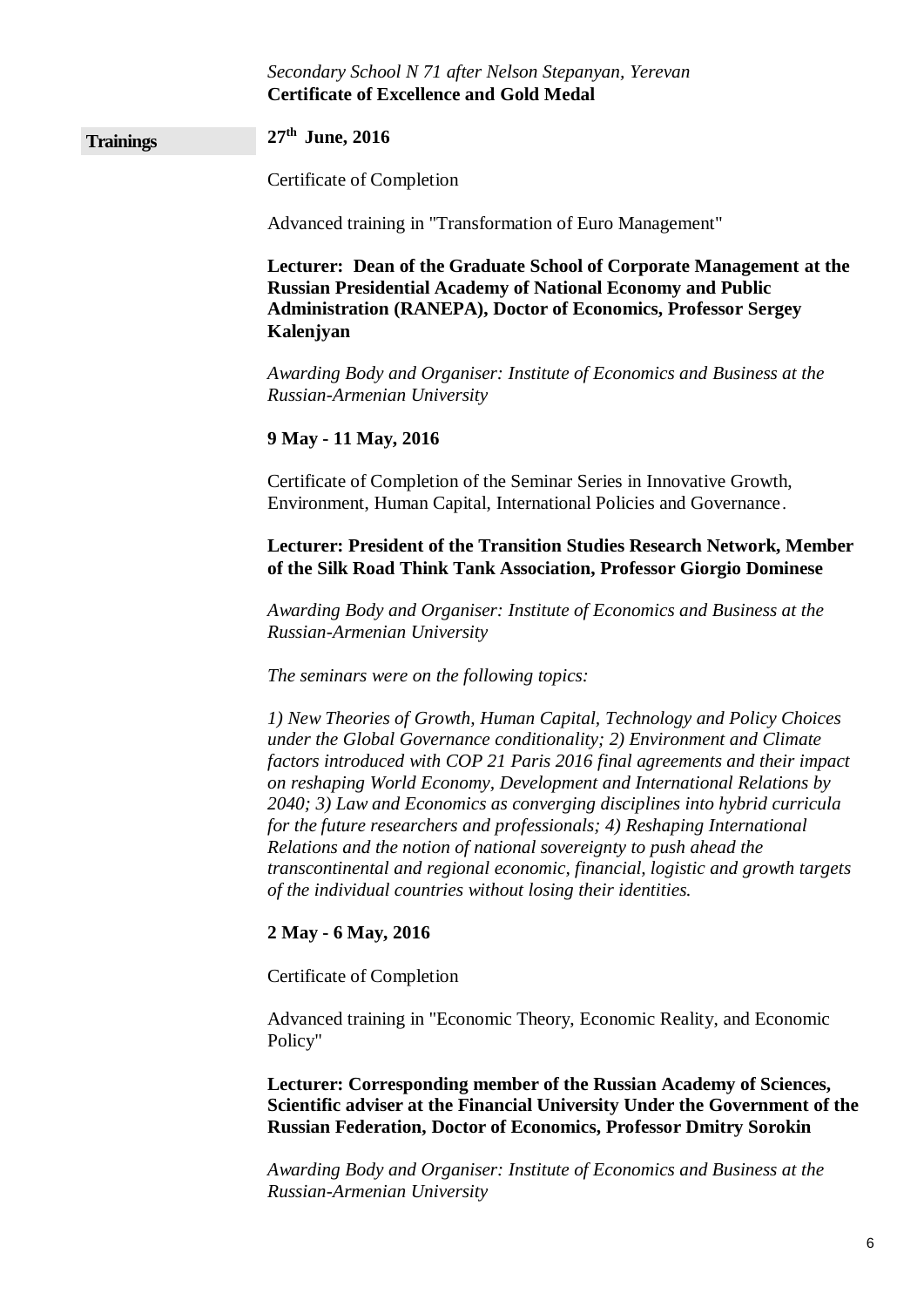|                                                                   | 1995-1997<br>Federal Reserve Bank of Cleveland, Cleveland, Ohio, USA<br>Bank of England, London, UK<br>Banque de France, Paris, France<br>De Nederlandsche Bank (DNB), Amsterdam, Netherlands<br>1983-1984<br>Institute of Economics and Planning under the Department of Public Planning<br>of the Russian Federation, Moscow                                                                                                                                        |
|-------------------------------------------------------------------|-----------------------------------------------------------------------------------------------------------------------------------------------------------------------------------------------------------------------------------------------------------------------------------------------------------------------------------------------------------------------------------------------------------------------------------------------------------------------|
| Scientific, Professorial,<br>and Legislative<br><b>Activities</b> | Author of 268 published academic papers, monographs, textbooks and<br>manuals of more than 305 printer's sheet, as well as over 60 newspaper<br>articles.                                                                                                                                                                                                                                                                                                             |
|                                                                   | Participated in the development of majority of Armenian laws and legislative<br>documents covering banking and taxation; authored the banking regulation and<br>supervision framework existing in the Republic of Armenia (1994-2003).                                                                                                                                                                                                                                |
|                                                                   | 1983 to present                                                                                                                                                                                                                                                                                                                                                                                                                                                       |
|                                                                   | <b>Professional Experience</b> $-39$ years.<br><b>Academic Activities,</b> total experience $-29$ years since 1983; scientific adviser                                                                                                                                                                                                                                                                                                                                |
|                                                                   | (mentor) of 5 postgraduates and 2 doctorate students. Prepared 31 Candidates<br>of Economic Science (PhDs) and 1 Doctor of Science under my academic<br>supervision.                                                                                                                                                                                                                                                                                                  |
| <b>Other Activities</b>                                           | Russian-Armenian (Slavonic) University, Yerevan<br>Member of the Academic Council. 2002 – to present                                                                                                                                                                                                                                                                                                                                                                  |
|                                                                   | Specialized council 008of Higher Attestation Commission of the Republic of<br>Armenia at the Russian-Armenian (Slavonic) University, Yerevan<br>Deputy Head of the Council. 01 <sup>st</sup> January 2014 - to present                                                                                                                                                                                                                                                |
|                                                                   | Specialized council 008 of Higher Attestation Commission of the Republic of<br>Armenia at the European Regional Educational Academy, Yerevan<br>Member of the Council. January 2014 - to December 2015                                                                                                                                                                                                                                                                |
|                                                                   | Artsakhbank CJSC, Yerevan<br>Member of the SupervisoryBoard. $1th$ July 2017 – to present                                                                                                                                                                                                                                                                                                                                                                             |
|                                                                   | Network Financial Institute within the Eurasian Network University, Yerevan-<br>Minsk-Astana-Bishkek-Moscow-St.Petersburg<br>Member of the Supervisors Board. $12th$ July 2017 – to present                                                                                                                                                                                                                                                                           |
|                                                                   | Specialized council 014 of Higher Attestation Commission of the Republic of<br>Armenia at the Armenian State University of Economics, Yerevan<br>Member of the Council. 29 <sup>th</sup> May 2009 - to 31 <sup>th</sup> December 2013                                                                                                                                                                                                                                 |
|                                                                   | Joint Council DM 212.346.02 of Higher Attestation Commission at the<br>Ministry of Education and Science of the Russian Federation on Doctor and<br>Candidate of Sciences dissertations at the Russian-Armenian (Slavonic)<br>University, Institute of Economics of the Russian Academy of Sciences and<br>Financial University under the Government of the Russian Federation,<br>Moscow-Yerevan<br>Scientific Secretary. September $2010 -$ to $31th$ December 2013 |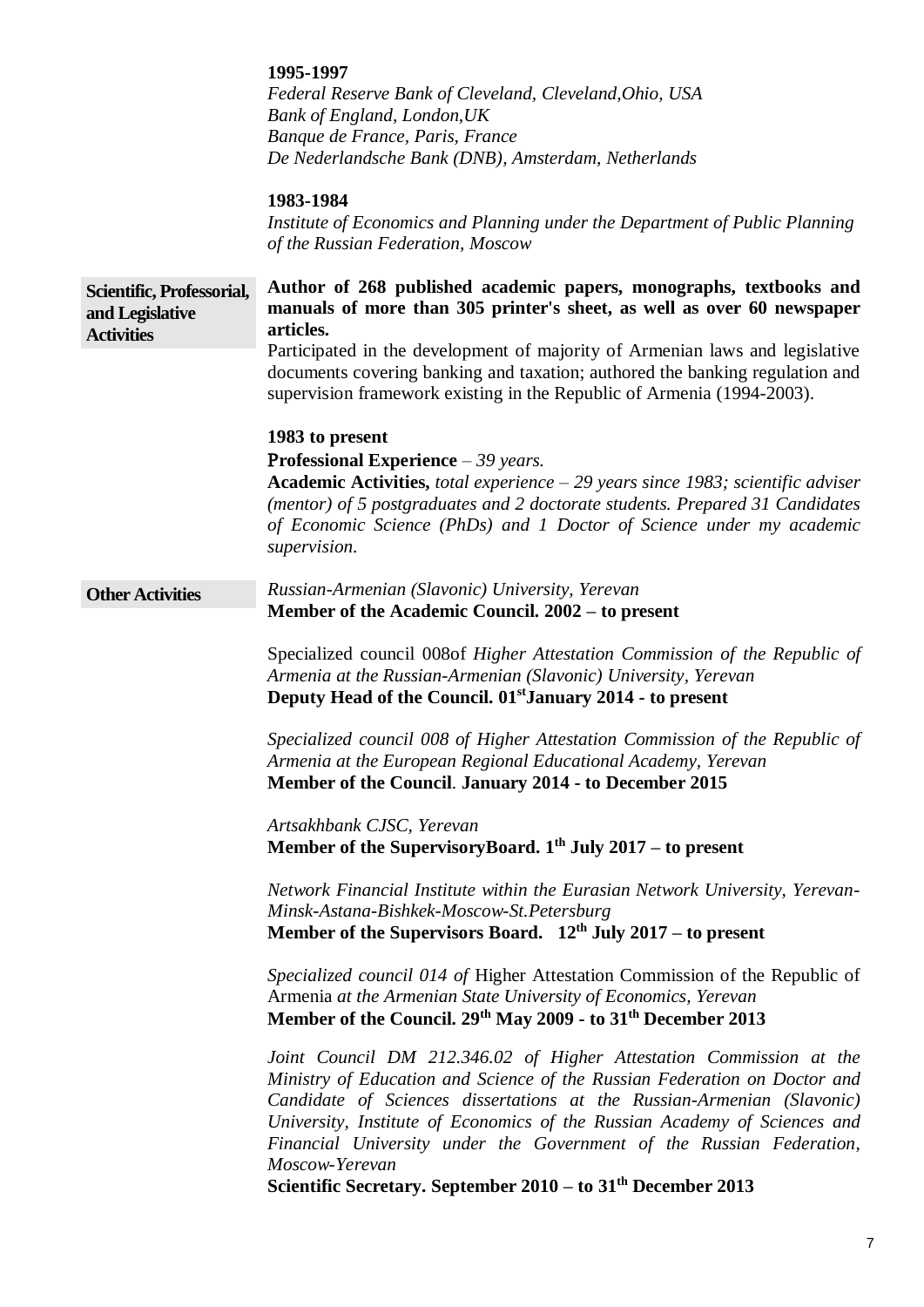Armenian State University of Economics*, Yerevan* **Head of the State Examination Board. 2006 – 2010, 2015-2016**

*State Engineering University of Armenia, Yerevan* **Member of the Board of Trustees. 1999 – 2007**

*Scientific Methodological Council on Economics of Educational Methodological Association of Classical University Education (from 2015 to present. - Federal Educational and Methodological Association in the field of higher education according to «УГСН 38.00.00 Economics and Management» was created by Order of the Ministry of Education and Science of the Russian Federation No. 987 dated September 8, 2015*)*, Moscow, Russian Federation* **Member of Scientific-Methodological Board. 2006 – to present**

*State Engineering University of Armenia, Yerevan* **President of the Alumni Union. September 2001 – May 2006** 

*State Engineering University of Armenia, Yerevan* **Member of the Council of the Alumni Union. May 2006 –May 2011**

*State Engineering University of Armenia, Yerevan* **Chairman of the State Examination Commission. 2001-2005**

*Belarusian Economic Journal, Belarusian State University of Economics, Minsk, Belarus* **Member of Editorial Board. 2019 – to present**

*International* S*cientific Journal "Theory and Practice of Social Development", Publishing House HORS LLC, Krasnodar, RF* **Member of Editorial Board. 2019 – to present**

*International* S*cientific Journal "Society: Politics, Economics, Law", Publishing House HORS LLC, Krasnodar, RF* **Member of Editorial Board. 2018 – to present**

*International* S*cientific Journal "Society: Sociology, Psychology, Pedagogy", Publishing House HORS LLC, Krasnodar, RF* **Member of Editorial Board. 2018 – to present**

*International* S*cientific Journal "Society: Philosophy, History, Culture", Publishing House HORS LLC, Krasnodar, RF* **Member of Editorial Board. 2018 – to present**

*Journal "Information Technologies and Management", Yerevan* **Member of Editorial Board. 2007 - 2014**

*Journal "Manager" of the Ural State University of Economics, Yekaterinburg, Russian Federation* **Member of International Board. 2009 - 2014**

*Journal "Eurasian Economic Review", Astana, Kazakhstan* **Member of Editorial Board. 2011 - 2014**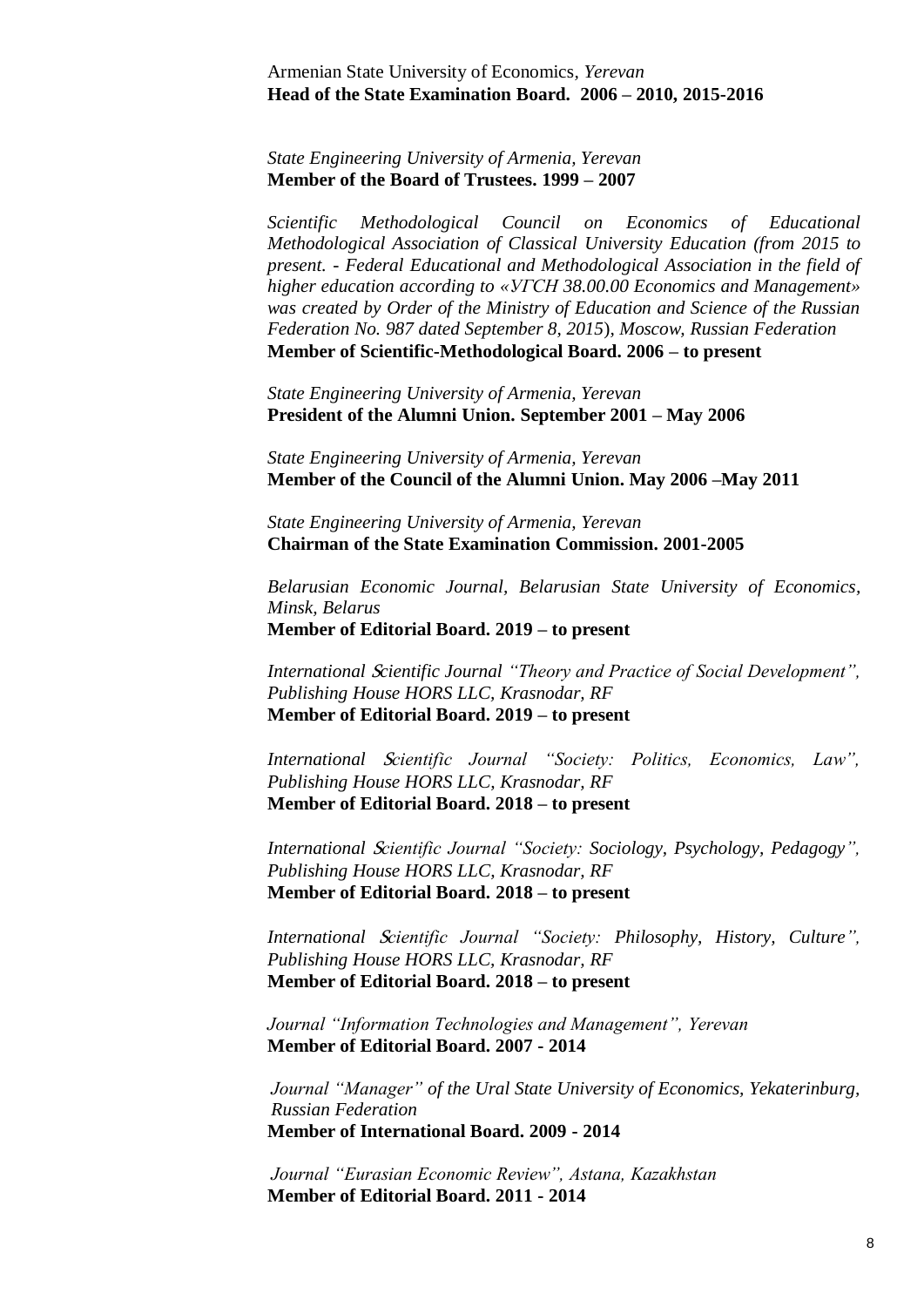*Periodical "Vestnik (Humanitarian and Social sciences)" of the Russian-Armenian (Slavonic) University, Yerevan* **Member of Editorial Board. 2003 - to present**

*Periodical "Collection of Scientific Articles" of the Russian-Armenian (Slavonic) University (Social Sciences and Humanities), Yerevan* **Member of Editorial Board. 2006 - to present**

*Journal «Journal of New Economy» ("Izvestia" of the Ural State University of Economics), Yekaterinburg, Russian Federation* **Member of Editorial Board. March 2009 - to present**

*Journal of Economic Regulation, Rostov-Don, Russian Federation* **Member of Editorial Board. January 2010 - to present**

*Journal "EFI: Economics, finance, research", Astana, Kazakhstan* **Member of Editorial Board. 2010 - 2015**

*Journal "World of Economics and Management" ("Vestnik (Economics and Social sciences)" of the Novosibirsk State University, Novosibirsk, Russian Federation* **Member of Editorial Board. January 2015 - to present**

*"Eurasian Economic Club of Scientists" Association, Astana, Kazakhstan* **Member of Coordinating Board. 2008 - 2015**

*Central and Eastern European University Network, Transition Studies World Applied Research, Rome, Italy* **Member of Scientific Referents Board: Finance, Banking, Insurance and Monetary Policies. 2006 – to present**

*Journal "Transition Studies Review", Springer, Rome, Italy Vienna, Austria* **Member of Editorial Board. 2006 - to present**

*Journal "Global Policy and Governance", Rome, Italy* **Member of Editorial Board. 2014 - to present**

*Journal "Contemporary Geopolitics and International Relations", Rome, Italy* **Member of Editorial Board. 2015 - to present**

*Journal ["Ekonomické Trendy"](https://www.elibrary.ru/title_about_new.asp?id=57971) (Economic Trends), Prague, Czech Republic* **Member of Editorial Board. 2016 - to present**

*Journal "Finance: Theory and Practice", Moscow, RF* **Member of Editorial Board. 2018 – to present**

*Open Society Institute Assistance Foundation-Armenia, Yerevan* **Project Director, Credit System Implementation in Joint Educational Programme of the RAU and SEUA "Information Technologies in Economics". 2005-2006.**

*Central Bank of RA, Yerevan*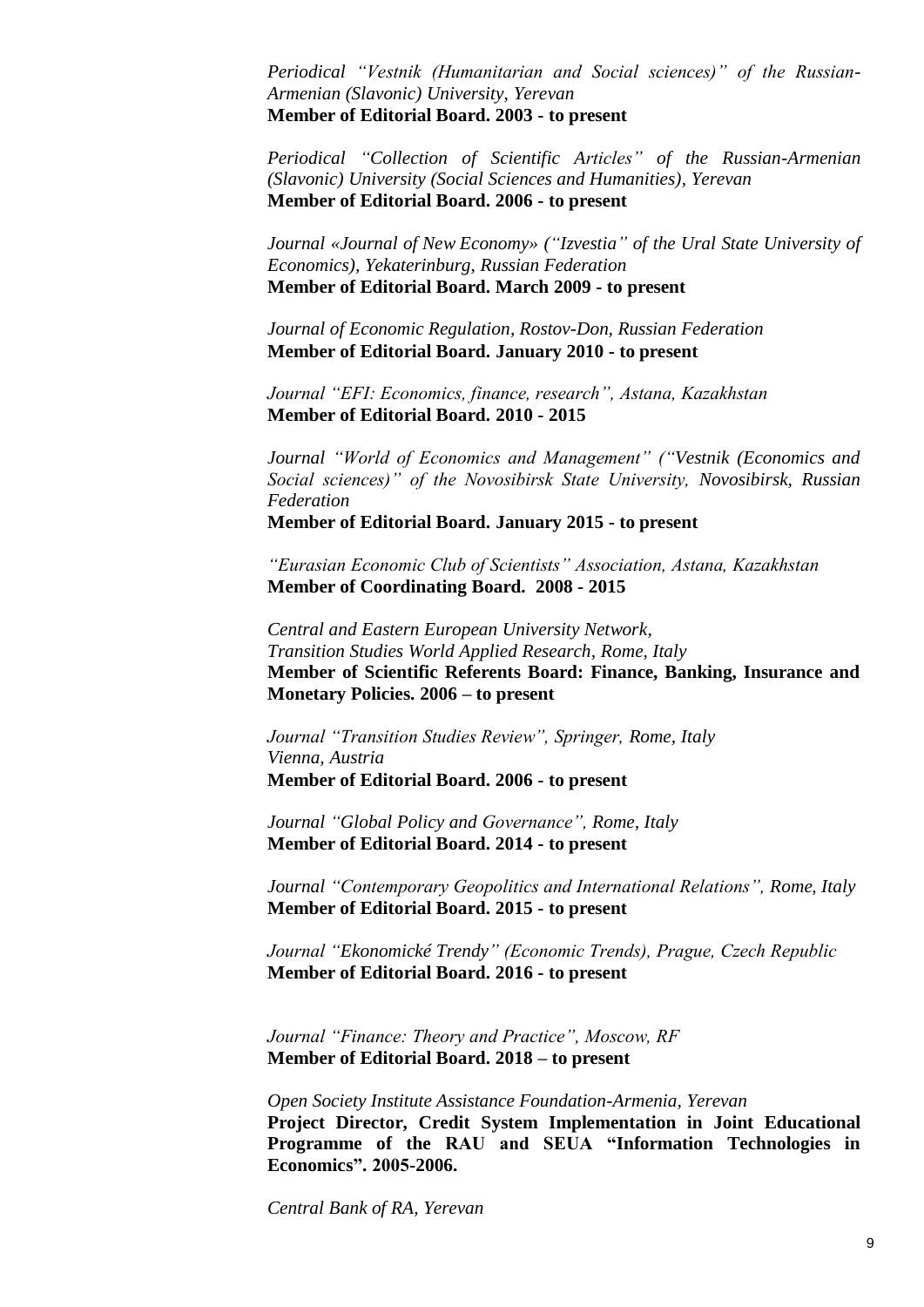#### **Senior Expert of the Project, Study of the Competitiveness and Financial Resource Management Systems of Enterprises. 2006-2008.**

*Armenian State University of Economics, Yerevan Issues of Increasing Competitiveness of National Economy. Materials of the 22nd Scientific Conference of ASUE*

#### **Member of Editorial Board. 20**12

*RGSF RF, State Committee of Science of the Republic of Armenia (thematic funding)* 

Scientific co-supervisor of the research paper

**"Macroeconomic Modeling of the Russian and Armenian Economies". 2012-2013**

#### *TEMPUS- IV "UNIMIG"*

**Supervisor of the Project Implemented at the RAU "Migration and Higher Education: Building Skills and Capacities". 2012-2014**

*State Committee of Science of the Republic of Armenia (thematic funding)* Scientific supervisor of the research paper **"Modernisation of the System Regulating Financial Intermediary Institutions in Armenia". 2013-2015**

#### *Funded by Visegrad Fund*

**Participant** *of the Project: "Capacity Building of Caucasus Academic Public Administration Programmes on the Basis of EU Administrative Principles"***, NISPAcee - The Network of Institutes and Schools of Public Administration in Central and Eastern Europe, 2014 -2015**

*The Ministry of Education and Science of the Russian Federation (thematic funding)*

Scientific supervisor of the research paper "M**odernisation of** f**inancial institutions and markets regulation system", 2015-2016**

#### *The Eurasian Economic Commission*

Co-researcher of the research project at the Financial University under the Government of the Russian Federation

**"Development of monetary and currency regulation mechanisms to ensure financial stability and economic growth with prospects for integration to the EAEU", 2015-2016**

*State Committee of Science of the Republic of Armenia (thematic funding)* Scientific supervisor of the research paper

**«Modernisation of currency regulation in Armenia in the context of the 2008-2009 and 2014-2015 economic crises», 2015-2017**

*The Ministry of Education and Science of the Russian Federation (thematic funding)*

**Scientific supervisor of the research paper "Policy of financial regulation in the Republic of Armenia: assessment and prospects". 2016-2019, 2021**

*State Committee of Science of the Republic of Armenia (thematic funding)* Scientific supervisor of the research paper

**«Fiscal and monetary mechanisms of economic growth stimulation in the**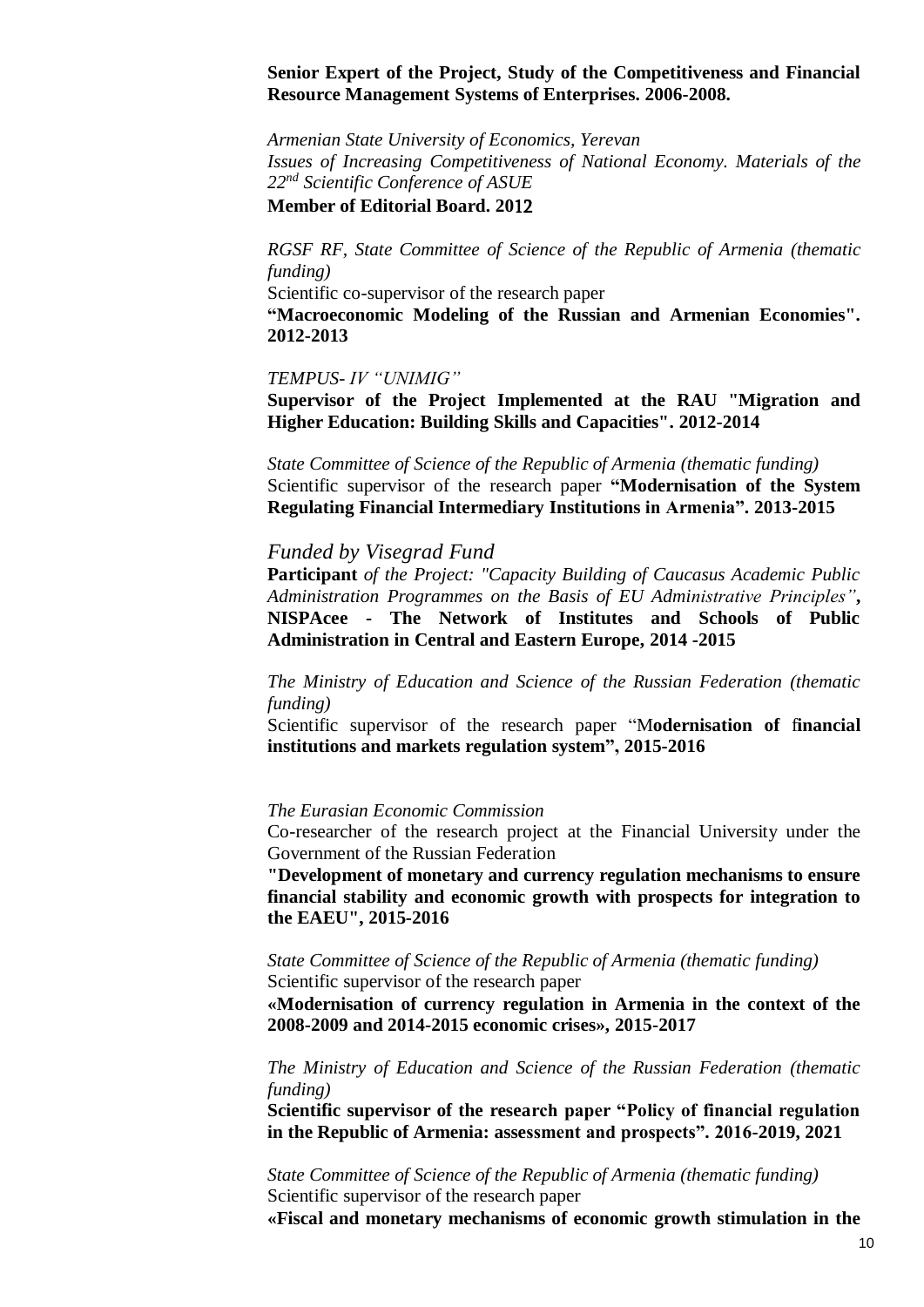#### **Republic of Armenia in the terms of EAEU», 2018-2020**

#### *The Eurasian Economic Commission*

Co-supervisor

of research work for the official use of the Eurasian Economic Commission on the topic:

**"Eurasian Economic Union internal market institutional features analysis and improvement of the foundations of its institutional structure without barriers, exemptions and restrictions" in the consortium (the Russian Federation, Financial University under the Government of the Russian Federation, Moscow; the Republic of Armenia - Russian-Armenian University and "Avag Solutions", Yerevan; the Republic of Kazakhstan - Financial Academy, Astana; the Republic of Kyrgyzstan - Russian-Kyrgyz University, Bishkek; the Republic of Belarus - Belarus State University of Economics, Minsk) under general coordination of Financial University under the Government of the Russian Federation, 2018-2019**

*The Eurasian Economic Commission*

Co-Contractor (Expert)

of research work for the official use of the Eurasian Economic Commission on the topic:

**"Assessment of the macroeconomic potential of product output in the Eurasian Economic Union and analysis of promising directions for the formation of value chains in order to increase the output potential and provide conditions for a scientific and technological breakthrough of the union" as part of a consortium (RF - INP RAS, Moscow; RK - IEI under the Ministry of Economic development of the Republic of Kazakhstan; RA - RAU) under the general coordination of the Institute of Economic Forecasting of the Russian Academy of Sciences (RAS)***,* **2020-2021**

*Central Bank of Armenia, "Economic Education and Research Support Center" Foundation* 

Scientific consultant and research performer

**"Implementation of fiscal and sectoral policies to overcome the economic crisis and ensure stable economic growth in the RA", 2021-2023**

*State Committee of Science of the Republic of Armenia (thematic funding)* Scientific supervisor of the research paper

**"Approaches to the short-term overcoming of economic recessions by modernizing banking regulation and monetary policy in the RA", 2021- 2023**

#### *ORGANISATION OF ACADEMIC CONFERENCES*

*XVII International Economic Forum, Krynica, September 5-8,2007* **Panel Moderator "Future of Banking Sectors in Transition Countries and European Financial Integration"**

*XVIII International Economic Forum, Krynica, September 10-13,2008* **Panel Moderator "Development of Financial Sector in the Post-Soviet**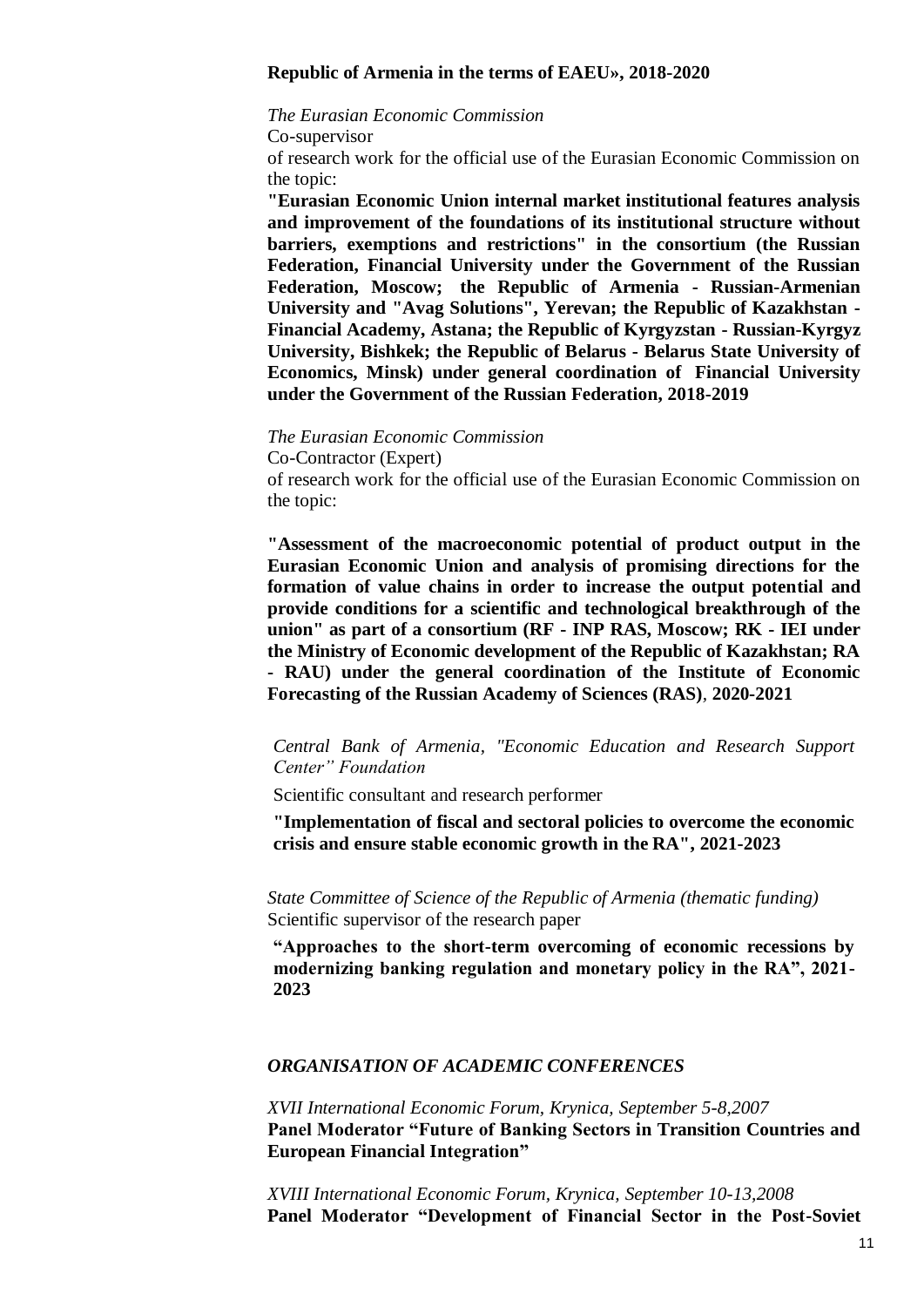#### **Countries in the Context of the EU Integration"**

*XIX International Economic Forum, Krynica, September 9-12, 2009* **Panel Moderator "Time After the Crisis: Problems of the Financial Markets Modernisation in Countries under Transition"**

*XXI International Economic Forum, Krynica, September 7-9, 2011* **Panel Commentator "Does the Sovereign Crisis in the Euro Zone Necessitate a Change of the Role Rating Agencies Should Play on the Market?"**

*International Students Scientific Conference, Caucasus University, Tbilisi, Georgia, May 2012,* **"Perspectives of Integration of South Caucasus with European Area in the XX Century"***,* **Co-Organiser**

*Annual Scientific Conferences at the Russian-Armenian (Slavonic) University, December 2006-2016, Yerevan*

**Organiser, Moderator and Participant in the Sessions on Economics**

*Eurasian Youth Economic Forum, Yekaterinburg, Russian Federation, May-June, 2010- 2013* **Co-Organiser**

*Astana Economic Forum, Astana, Kazakhstan, June -July, 2008- 2014* **Participant**

*Gaidar Readings on the Topic:* **"Russia and Armenia: Lessons from Reforms"***, Russian – Armenian (Slavonic) University, Armenia, 18.04.2013 - 19.04.2013*

#### **Co-Organiser, Participant**

*CEEMAN Annual Conference, Tbilisi - Bled, Georgia - Slovenia, September, 2011*

#### **Participant**

*Postgraduate Forum Dedicated to the 10th Anniversary of Doctoral Programmes at the RAU, September 23-25, 2013, Yerevan* **"Modern Science: Trends, Problems and Prospects" Co-Organiser**

*International Scientific-Practical Conference, October 17-18, 2013, RAU, Yerevan,* **"Contemporary Issues of the Innovation Economics in Developing Countries" Organiser and participant** 

*Round Table, Yerevan-Yekaterinburg-Moscow, June 11, 2014,* **"Contemporary Problems of Eurasian Security"***,* **Participant and Co-Organiser**

*The Armenian Economic Association 2014 Annual Meetings (AEA), Yerevan, June 20-23, 2014,* **Co-Organiser**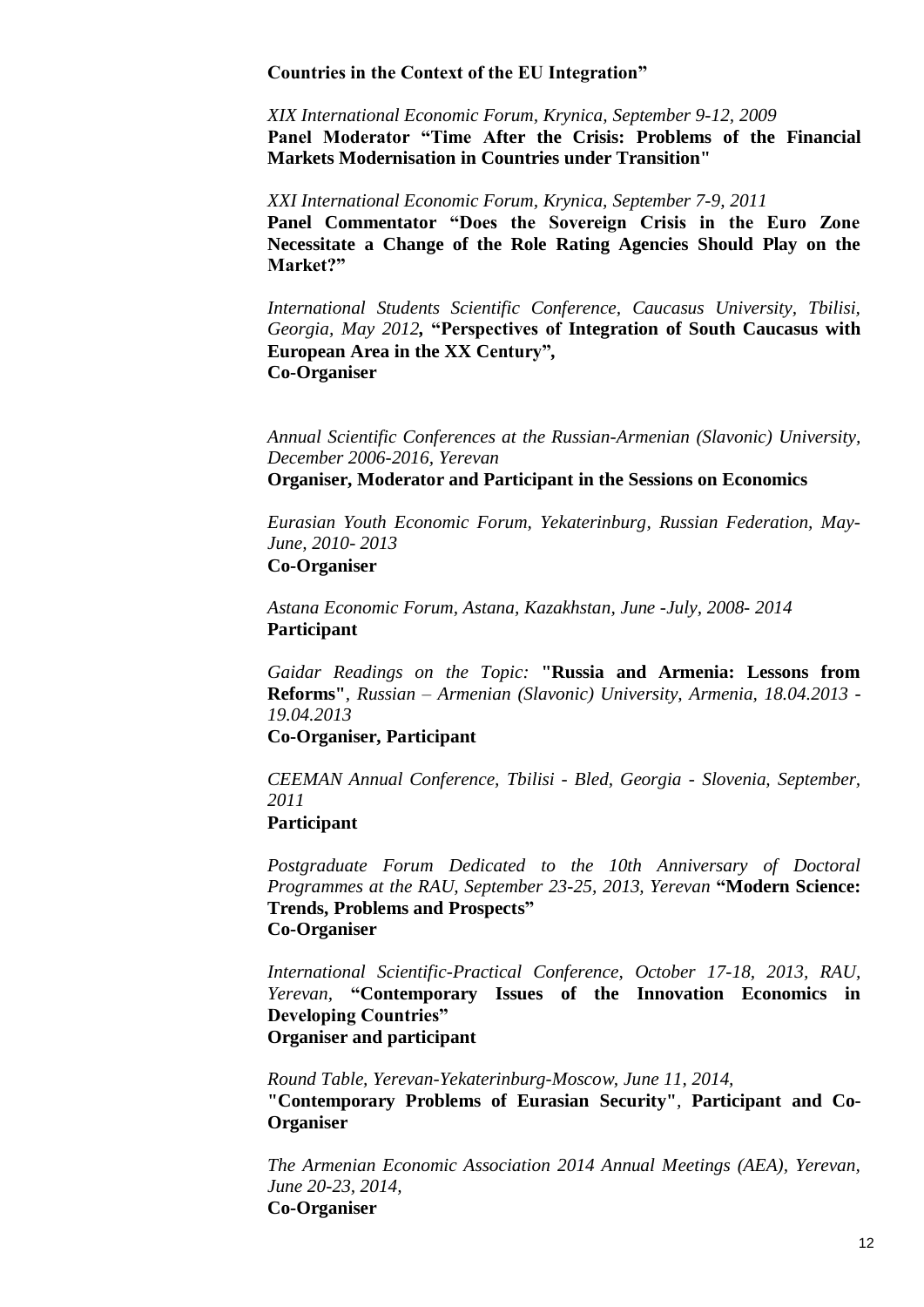#### *International Scientific Conference,RAU, Yerevan, 13-15 October 2014,*  **"Development Problems in Education and Science"***,* **Organiser and Participant**

*The Trap of the "New Normal" Third International Financial University Forum, November 22-24, 2016, Moscow* **Speaker**

*XXVI International Financial Congress "Finance for Development", July 12- 14, 2017, St.Petersburg* **Participant** 

*International discussion school GAIDPARK-Armenia 2017 "25 years after the USSR. The case of new states building"./ Yegor Gaidar Foundation and Russian-Armenian University. Participants: Armenia, Russia, Kazakhstan, Gerogia, Belarus, Ukraine), 23-31 July 2017, Dilijan, Armenia.* **Co-Organiser**

*The Boris Mints Institute for strategic Policy Solutions to Global Challenges/The Gershon H.Gordon Faculty of Social Sciences Tel Aviv University. Symposium "Small Transition Economies: Local answers to Global Challenges", Tbilisi - Yerevan, September 11-15, 2017*

#### **Speaker and Participant**

*International Scientific and Practical Conference "Foresight Education: Territory of Network Interaction of the Eurasian Economic Union" (Organizers: The Eurasian Economic Commission; Financial and Banking Association of Euro-Asian Cooperation; Council on professional qualifications of financial market; Financial University under the Government of the Russian Federation; St. Petersburg State University of Economics; International Association of Financial and Economic Education Organizations; Russian-Armenian University),Yerevan, October 5, 2017*

#### **Co-Organiser**

*International discussion school GAIDPARK-Armenia 2018 "From the old to the new and back: How our past forms our present and projects our future."/ Yegor Gaidar Foundation and Russian-Armenian University. Participants: Armenia, Russia, Kazakhstan, Belarus, Ukraine, Kyrgyzstan, Tajikistan, 08-15 July 2018, Dilijan, Armenia.*

#### **Co-Organiser and Speaker**

*International Scientific and Practical Conference "Internal Control Within Financial Institutions in the context of the New Regulatory Framework and Technology Challenges"/ Academy of Economic Studies of Moldova (ASEM), National Institute of Internal Control – Romania (INCIR), European Fund for Southeast Europe (EFSE), Chisinau, Republic of Moldova, 22-23 March 2019* **Participant**

International Webinar "Formation of the Economic Policy of Armenia during and after COVID-19", 28 April 2020, Armenia2041.org **Co-Organiser and Speaker**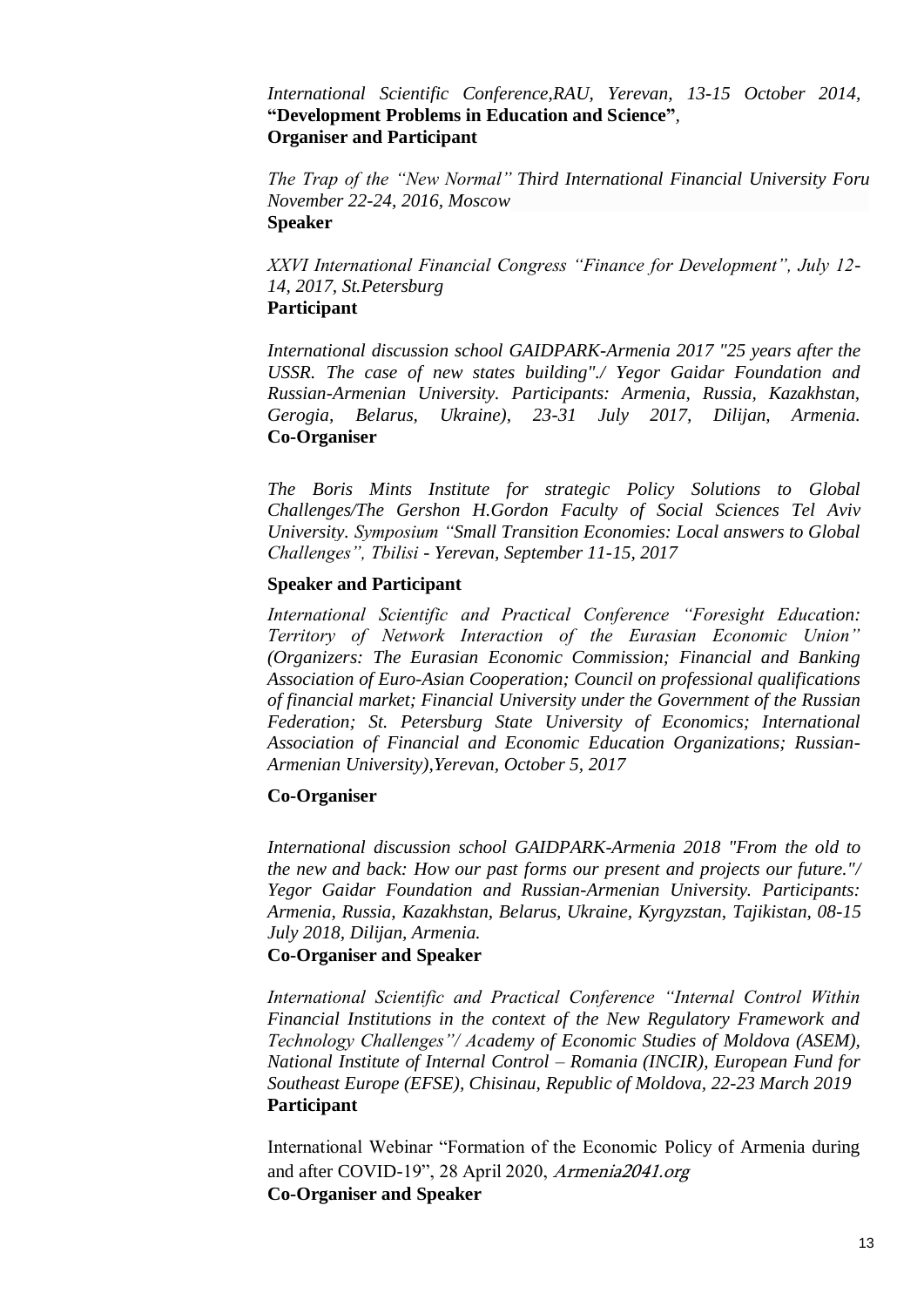*Международный вебинар «Проблемы формирования экономической политики Армении в период и после COVID-19», 28 апреля 2020 г., Armenia2041.org*

#### **Co-Organiser and Speaker**

*International Scientific and Practical Conference Foresight Session of the EAEU/ Institute for Economic Forecasting RAS. Participants: Armenia, Russia, Kazakhstan, Belarus, Kyrgyzstan, 13 May 2021*

#### **Co-Organiser and Participant**

*Geopolitical session "Armenia and Russia:"the imperative of a new strategy"/ Russian-Armenian University, IMEMO RAS of the Russian Federation named after E.M. Primakov, MGIMO MFA RF, Yerevan, October 15, 2021*  **Co-Organiser and Speaker**

*Eighth Russian-Armenian Interregional Forum / Ministry of Econon Development of the Russian Federation, Ministry of Territorial Administration a Infrastructures of the RA, Yerevan, October 18-19, 2021* **Speaker**

*ROUND TABLE "Problems of macroeconomic regulation during a pandemic"/ Russian-Armenian University, Institute of Economics of the Russian Academy of Sciences, Institute of Economic Forecasting of the Russian Academy of Sciences, Financial University under the Government of the Russian Federation, Yerevan, October 29, 2021.* **Co-Organiser, Moderator and Speaker**

*International round table "Development of integration within the framework of the Eurasian Economic Union for citizens of the member states" / Russian-Armenian University, Eurasian Economic Commission with the participation of representatives from the EAEU countries, Yerevan, November 17, 2021.* **Co-Organiser and Speaker**

*International scientific conference "Results of 30 years of transformation of the economies of post-Soviet states: main trends and development prospects" / Institute of Economics of the Russian Academy of Sciences, December 23, 2021, Moscow, RF*

#### **Speaker**

*VIII International Scientific and Practical Conference, March Readings in the memory of D.E. Sorokin: - "Political economy in the era of structural and systemic transition: history and logic of the process" / Financial University under the Government of the Russian Federation, March 4th, 2022, Moscow, RF.*

**Speaker, member of the conference program committee**

*Round table - "Economic and technological modernization of Russia: historical lessons and modern challenges" / Institute of Economics of the RAS, Moscow, RF, March 15th, 2022* **Speaker**

*International Scientific Conference - "Economies of Russia and Armenia in the conditions of the New Reality: Challenges and Prospects" / Russian-Armenian University, Institute of Economics of the RAS, Institute of the Economic*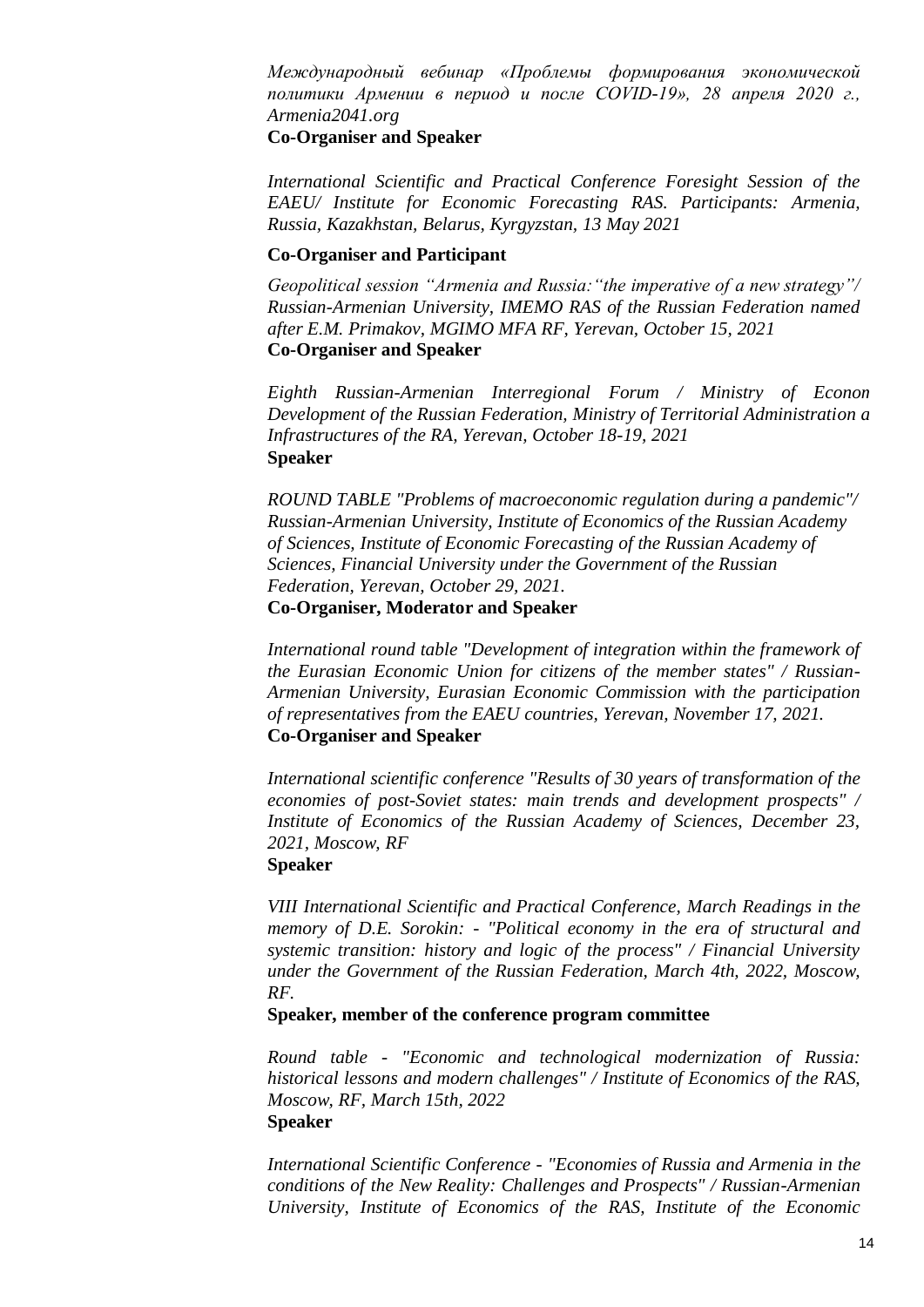|                        | Forecasting of the RAS, Department of Social Sciences of the RAS, the Russian<br>Presidential of National Economy and Public Administration (RANEPA),<br>Yerevan, April 29th, 2022<br>Speaker, co-organizer                                                                                                                        |
|------------------------|------------------------------------------------------------------------------------------------------------------------------------------------------------------------------------------------------------------------------------------------------------------------------------------------------------------------------------|
|                        | Scientific seminar - "Implementation of fiscal and sectoral policies to<br>overcome the economic crisis and ensure stable economic growth in the<br>Republic of Armenia", RAU, May 20th, 2022, Yerevan<br>Speaker, organizer                                                                                                       |
|                        | VII International Forum - "The Trap of the New Abnormality", Round Table<br>"Financial Markets and Monetary Policy in the Period of Sanctions" /<br>Financial University under the Government of the Russian Federation,<br>Moscow, May 25th, 2022<br><b>Speaker</b>                                                               |
| <b>Past Activities</b> | International Monetary Fund (IMF)<br><b>Governor - Republic of Armenia</b>                                                                                                                                                                                                                                                         |
|                        | World Bank<br><b>Governor - Republic of Armenia</b>                                                                                                                                                                                                                                                                                |
|                        | European Bank for Reconstruction and Development (EBRD)<br>Head of the Country Delegation–Republic of Armenia                                                                                                                                                                                                                      |
|                        | "Armenia" Pan-Armenian Fund, Yerevan<br><b>Member of the Board of Trustees</b>                                                                                                                                                                                                                                                     |
|                        | International Association of Exchanges of CIS Countries, Moscow<br><b>Member of the Council</b>                                                                                                                                                                                                                                    |
|                        | <b>UNDP</b><br><b>UNDP National Expert</b>                                                                                                                                                                                                                                                                                         |
|                        | In 2002-2005 participated in the implementation of programmes funded by the<br>"Eurasia" Foundation; Armenian-European Policy and Legal Advice Centre<br>(AEPLAC), Cambridge-Yerevan Sister City Association, and the US<br>Department of State Bureau of Educational and Cultural Affairs as an Expert<br>and Consultant          |
|                        | In 2004-2005 was academic supervisor of the fundamental research works,<br>won by tender in the framework of Federal Target Programmes at the Ministry<br>of Education and Science of the Russian Federation in the field of establishing<br>concepts of financial markets development in the countries with transition<br>economy |
|                        | "Financial - Banking College" Foundation, Yerevan<br><b>Member of the Board of Trustees</b>                                                                                                                                                                                                                                        |
|                        | "Management: Theory and Practice" Journal<br><b>Member of Editorial Board</b>                                                                                                                                                                                                                                                      |
|                        | "Economics" Science Magazine<br>15                                                                                                                                                                                                                                                                                                 |
|                        |                                                                                                                                                                                                                                                                                                                                    |